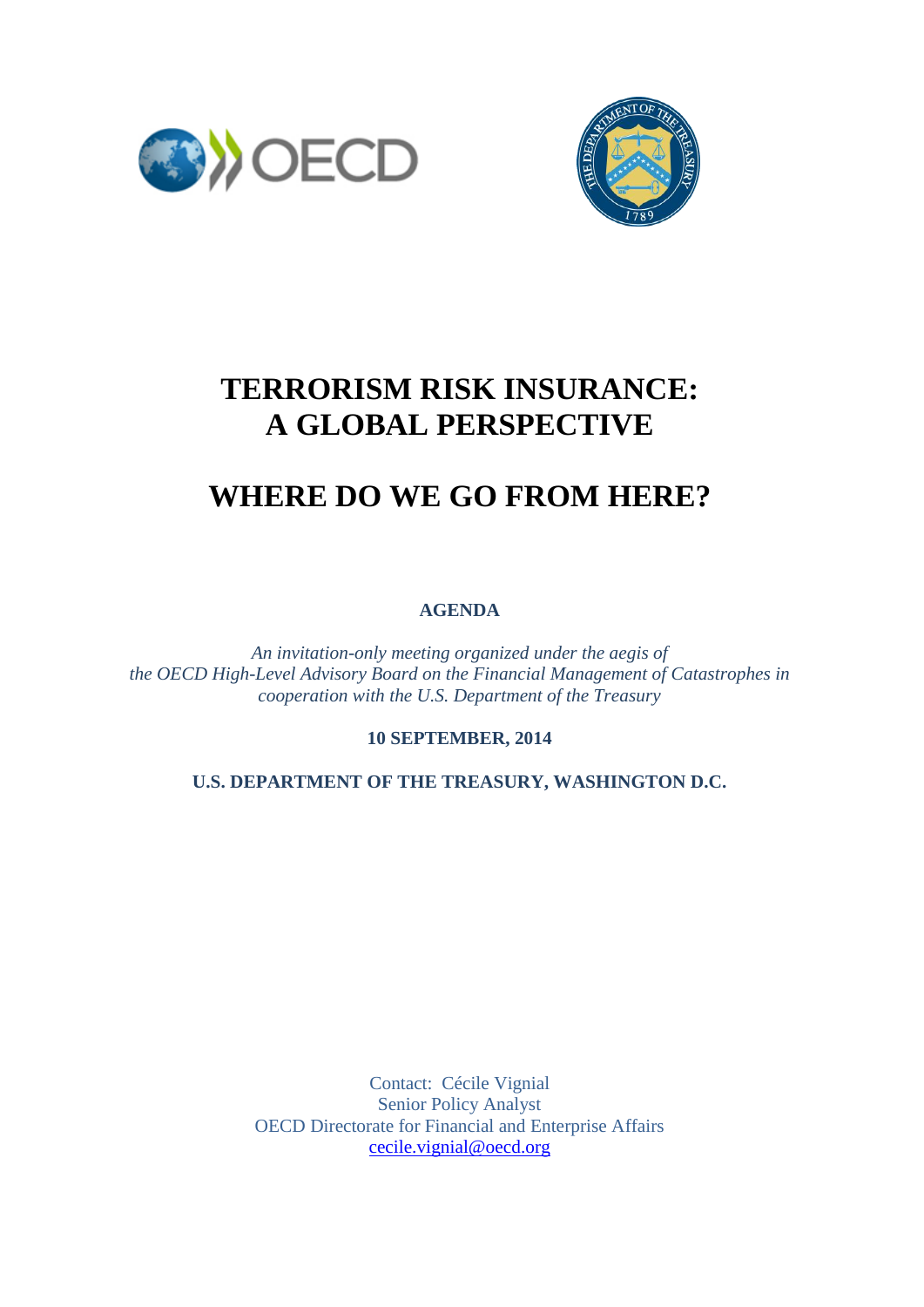## **PURPOSE OF THE THIRD INTERNATIONAL MEETING ON TERRORISM RISK INSURANCE**

At the time of commemoration of the 2001 events, this meeting will provide a unique occasion to gather key stakeholders in the terrorism risk insurance market, heads of national terrorism insurance schemes worldwide, and other leading international experts from the public sector, industry (insurers, reinsurers, brokers, risk modelling firms, risk managers) and research institutions. Together, we will review the current status of international terrorism risk insurance programs and markets, and provide a forum to discuss current and emerging challenges relating to terrorism risk insurance programs and markets.

After two successful international meetings on terrorism risk insurance at the OECD headquarters in Paris in 2010 and 2012, this meeting has become a major event for the main players in this field. It is organised by the OECD, under the aegis of the High-Level Advisory Board on the Financial Management of Catastrophes in cooperation with the U.S. Department of the Treasury, which is hosting the event this year. The meeting will provide ample time for open discussion.

The meeting is free of charge and by invitation only. It will be held on September 10th, 2014, at:

## **U.S. Department of the Treasury 1500 Pennsylvania Avenue, NW Washington, D.C. 20220**

On arrival, you must register at the Reception desk to obtain a visitor's badge. Please bring photo identification (**personal identity card/driver's licence/passport**) with you.

**Please arrive 30 minutes in advance of the start of the meeting** to allow sufficient time for the registration/security formalities.

The OECD is a unique forum where governments work together to address the economic, social and environmental challenges of globalisation. The OECD is also at the forefront of efforts to understand and to help governments respond to new developments and concerns, such as corporate governance, the information economy and the challenges of an ageing population. The Organisation provides a setting where governments can compare policy experiences, seek answers to common problems, identify good practice and work to co-ordinate domestic and international policies.

The OECD member countries are: Australia, Austria, Belgium, Canada, Chile, the Czech Republic, Denmark, Estonia, Finland, France, Germany, Greece, Hungary, Iceland, Ireland, Israel, Italy, Japan, Korea, Luxembourg, Mexico, the Netherlands, New Zealand, Norway, Poland, Portugal, the Slovak Republic, Slovenia, Spain, Sweden, Switzerland, Turkey, the United Kingdom and the United States. The European Union takes part in the work of the OECD.

The High-Level Advisory Board on the Financial Management of Catastrophes was established in 2006 by the Secretary General of the OECD. It advises governments of member countries and non-member countries upon request, and contributed actively to the work of the G20 and APEC on disaster risk financing over the last few years.

For more information on OECD activities on the financial management of catastrophe risks see: [www.oecd.org/daf/fin/catrisks](http://www.oecd.org/daf/fin/catrisks)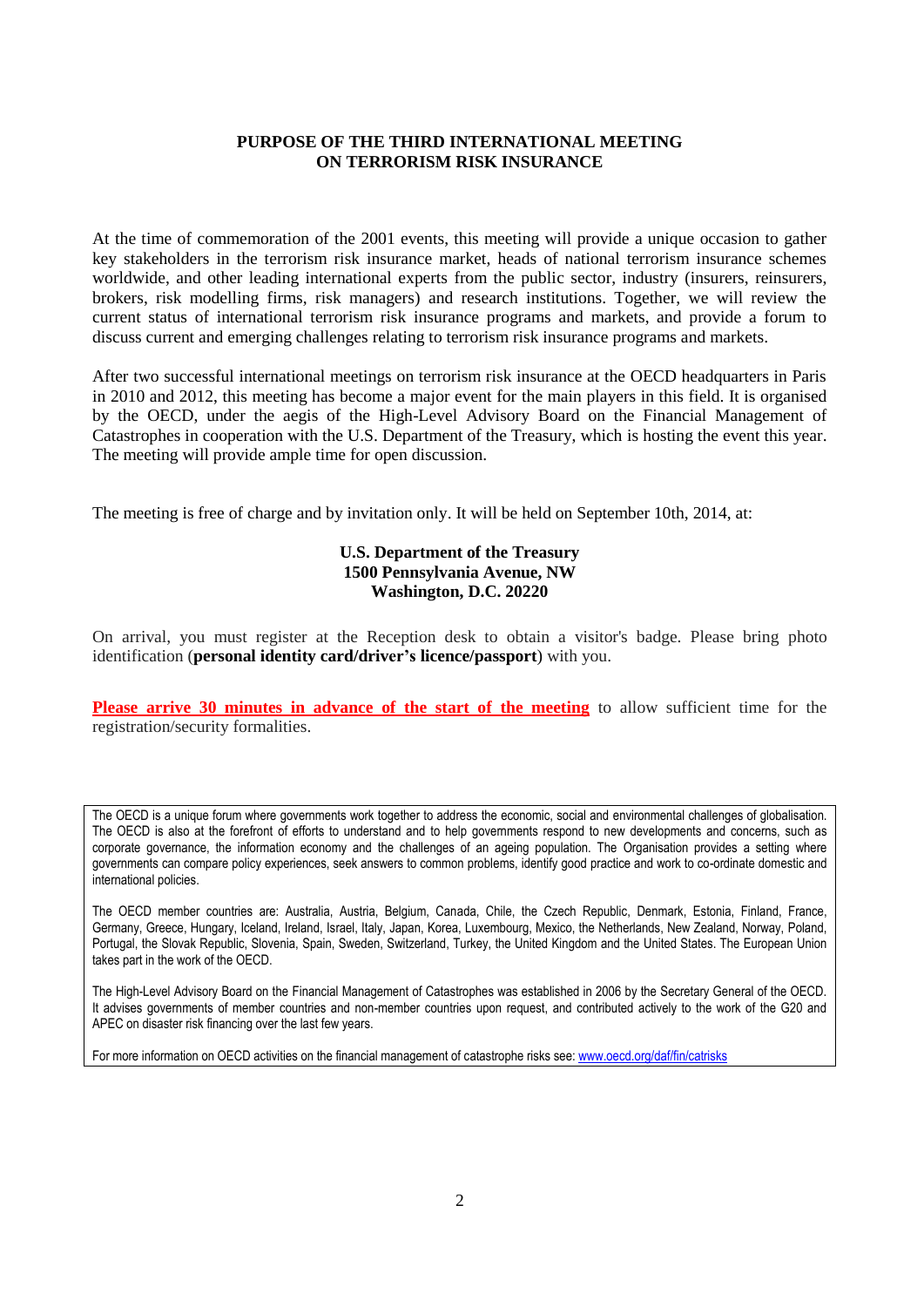| <b>AGENDA</b><br><b>Wednesday, 10 September, 2014</b> |                                                                                                                                                                               |  |
|-------------------------------------------------------|-------------------------------------------------------------------------------------------------------------------------------------------------------------------------------|--|
|                                                       |                                                                                                                                                                               |  |
| 8.00                                                  | <b>REGISTRATION OPENS</b>                                                                                                                                                     |  |
| 8.30                                                  | WELCOME REMARKS AND PURPOSE OF THE CONFERENCE                                                                                                                                 |  |
|                                                       | Mary J. Miller, Under Secretary for Domestic Finance, U.S. Department of the<br>Treasury                                                                                      |  |
|                                                       | Cecile Vignial, Senior Policy Analyst, Directorate for Financial and Enterprise<br>Affairs, OECD                                                                              |  |
|                                                       | Erwann Michel-Kerjan*, Chairman, OECD High-Level Advisory Board on the<br>Financial Management of Catastrophes, Executive Director, Wharton Risk<br>Center                    |  |
| 8.50                                                  | EVOLUTION OF THE TERRORISM THREAT AND RISK<br><b>SESSION 1:</b><br><b>EXPOSURE</b>                                                                                            |  |
|                                                       | How does it impact the way rating agencies and public and private (re)insurers<br>approach exposure management?                                                               |  |
|                                                       | Moderator: Robert Muir-Wood*, Chief Research Officer, Risk Management Solutions;<br>Vice-chair, OECD High-Level Advisory Board on the Financial Management of<br>Catastrophes |  |
|                                                       | The terrorism threat in 2014: main evolutions inland and abroad<br>$\bullet$                                                                                                  |  |
|                                                       | Bruce Hoffman, Director of the Center for Security Studies, Professor at<br>Georgetown University's Edmund A. Walsh School of Foreign Service, USA                            |  |
|                                                       | How do rating agencies, public and private (re)insurers approach<br>terrorism exposure management?                                                                            |  |
|                                                       | Jason S. Porter, Director, North America Insurance, Standard & Poor's<br><b>Ratings Services</b>                                                                              |  |
|                                                       | Stéphane Pallez*, Chairman and CEO, Caisse Centrale de Réassurance,<br>France                                                                                                 |  |
|                                                       | Martin Neuhaus, President of National Clients Underwriting, Munich Re<br>America                                                                                              |  |
|                                                       | Alessandrea C. Quane, Senior Vice President & Chief Risk Officer, AIG<br><b>Property Casualty</b>                                                                             |  |
| 10.30                                                 | <b>BREAK</b>                                                                                                                                                                  |  |

<sup>\*</sup> Members of the OECD High-Level Advisory Board on the Financial Management of Catastrophes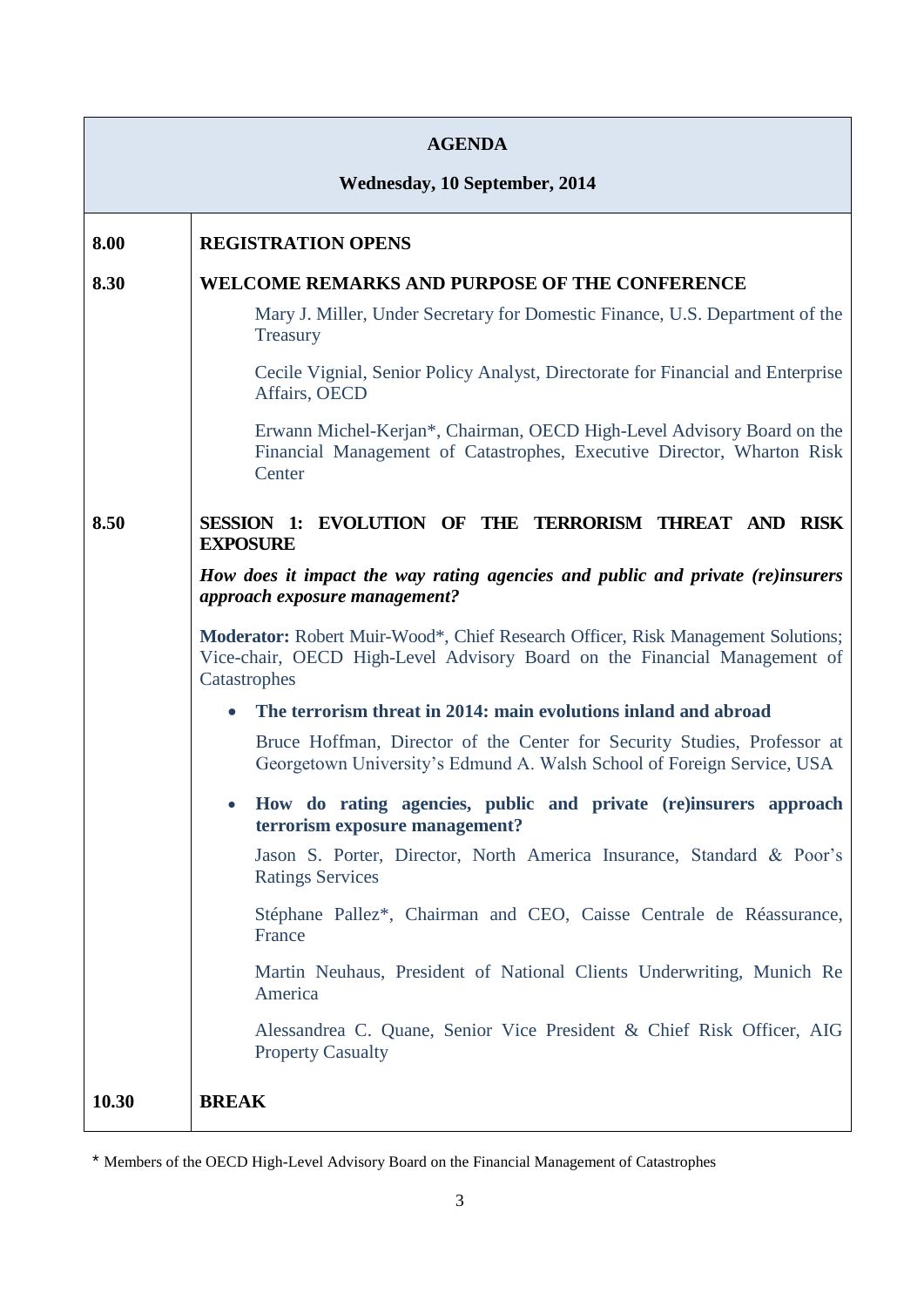| 11.00 | SESSION 2: AVAILABILITY AND AFFORDABILITY OF TERRORISM<br><b>RISK INSURANCE</b>                                                                                                                                                                                                                                                      |
|-------|--------------------------------------------------------------------------------------------------------------------------------------------------------------------------------------------------------------------------------------------------------------------------------------------------------------------------------------|
|       | Where do we stand today? What would change after a large attack?                                                                                                                                                                                                                                                                     |
|       | Moderator: Michael McRaith, Director, Federal Insurance Office, U.S. Department<br>of the Treasury                                                                                                                                                                                                                                   |
|       | <b>Global market perspectives</b><br>$\bullet$                                                                                                                                                                                                                                                                                       |
|       | Emma Karhan, Managing Director, Guy Carpenter                                                                                                                                                                                                                                                                                        |
|       | Janice Englesbe, Chief Risk Officer, Gen Re                                                                                                                                                                                                                                                                                          |
|       | Janice Ochenkowski, International Director of Global Risk Management,<br><b>Jones Lang LaSalle</b>                                                                                                                                                                                                                                   |
|       | Focus on selected countries: a contrasted picture                                                                                                                                                                                                                                                                                    |
|       | Joseph G. Murphy, Commissioner of Insurance, Massachusetts, USA                                                                                                                                                                                                                                                                      |
|       | Sean McGovern, Director, Chief Risk Officer and General Counsel,<br>Lloyd's                                                                                                                                                                                                                                                          |
|       | Chris Wallace, CEO, Australian Reinsurance Pool Corporation<br>Joan Fitzpatrick, Chair, Australian Reinsurance Pool Corporation                                                                                                                                                                                                      |
| 12.30 | <b>LUNCH</b>                                                                                                                                                                                                                                                                                                                         |
| 14.00 | SESSION 3: GOVERNMENT'S FINANCIAL LIABILITY TO TERRORISM<br><b>RISK ACROSS THE OECD</b>                                                                                                                                                                                                                                              |
|       | Costs and benefits to governments associated with a government-backed program<br>for insuring against terrorism risk: the issue of claim payment, triggers and<br>deductibles, pricing, covered/excluded perils such as CBRN and cyber risks, and the<br>modernization of national schemes in response to the evolution of exposure. |
|       | Moderator: Alberto Monti*, Professor of Law, Institute for Advanced Study, IUSS<br>Pavia, Italy                                                                                                                                                                                                                                      |
|       | Julian Enoizi*, CEO, Pool Re<br>Steve Coates, Chief Underwriting Officer, Pool Re                                                                                                                                                                                                                                                    |
|       | Dirk Harbrucker, Member of the Executive Board, Extremus, Germany                                                                                                                                                                                                                                                                    |
|       | Christiane de Bondy*, Secretary General, GAREAT, France                                                                                                                                                                                                                                                                              |
|       | Malene Bodilsen, Deputy Financial Inspector, FSA, Denmark                                                                                                                                                                                                                                                                            |
|       | Alfonso Nájera Ibañez, Consorcio de Compensación de Seguros, Spain                                                                                                                                                                                                                                                                   |
| 15.30 | <b>BREAK</b>                                                                                                                                                                                                                                                                                                                         |